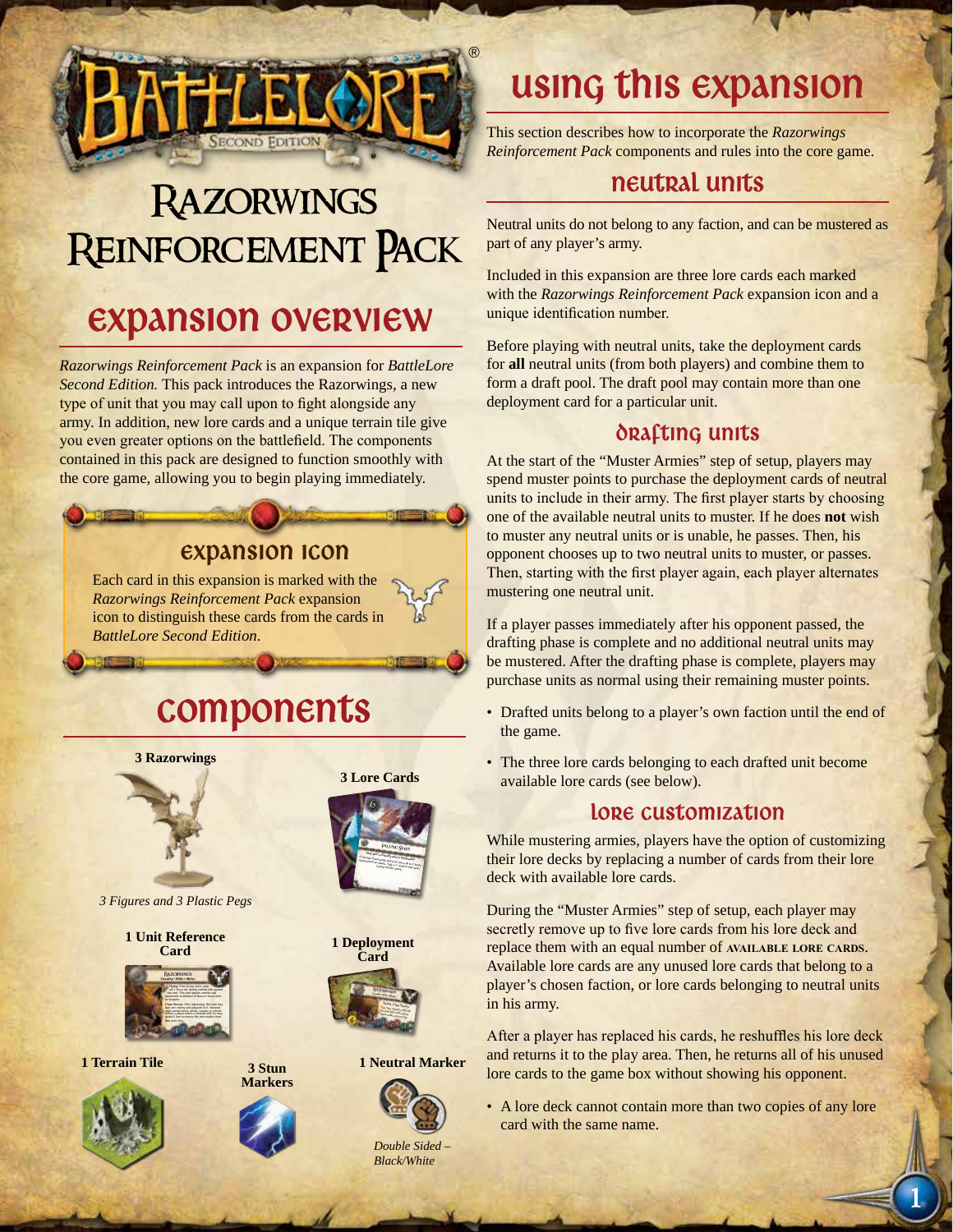### Golden Rules

This rulesheet overrides and expands on the rules information found in the core rulebook and reference book. If something in this rulesheet contradicts the core game rulebook or reference book, this expansion rulesheet takes precedence.

However, if the rules text of a card or other game component contradicts the text of the core rulebook, reference book, or this rulesheet, the rules of the card or component take precedence.

### new terrain

The *Razorwings Reinforcement Pack* expansion adds a new terrain type that alters the landscape of the battlefield. When a player musters a Razorwings unit as part of his army, he may replace a hill tile on his half of the game board with a cavern tile.

#### Cavern hexes (terrain)

A unit occupying a cavern hex (including units with the Flying ability) can be targeted **only** by adjacent units.



During the Attack Step, ordered Razorwings units that occupy a cavern hex and did not

move during the Move Step may move to one

adjacent unoccupied hex and perform an attack. That attack cannot be countered. Then, instead of advancing, that unit may return to the cavern hex.

- After replacing deployment cards, starting with the first player, each player may replace one hill tile on his half of the game board with a cavern tile for each Razorwings unit he mustered.
- Cavern hexes are considered hill hexes for scenario-specific rules only. They are not considered hill hexes for any other purpose.
- Cavern hexes are categorized as blocking terrain.
- When a unit moves into a cavern hex, it must immediately end its movement. That unit may move again later during the turn using a unit ability or another effect, such as advance.
- A unit that retreats into a cavern hex cannot retreat further during that combat. Any additional retreats cause damage to the unit. The unit may retreat out of the hex if forced to retreat during a different combat later during the turn.

## new markers

This section describes the rules for the new marker included in this expansion and its effects.

### neutral Markers

If both players are using neutral units, neutral markers are used to distinguish the player to which each neutral unit belongs.



After deploying armies and placing units, the first player places a neutral marker with the white side up

in each hex occupied by his friendly neutral units. Then, his opponent follows the same process for each of his neutral units, using the black side of the neutral marker.

When a neutral unit moves, move the neutral marker with that unit. When a neutral unit is eliminated, remove the neutral marker from the game board.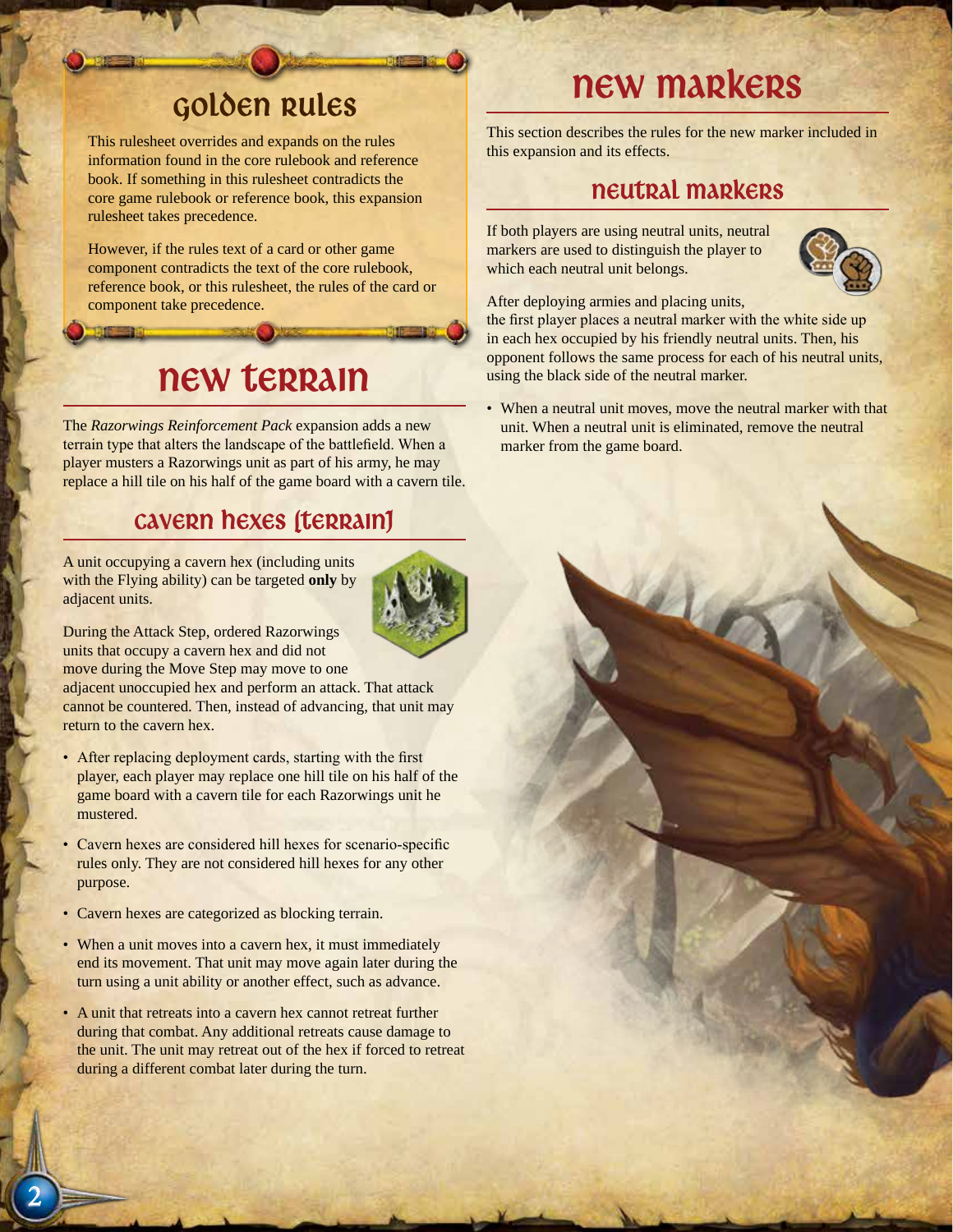### Rules Clarifications

This expansion contains new rules as described below. The rules in this section are presented in alphabetical order so players can easily reference them during gameplay.

### Claw Sweep (unit ability)

After a unit with the Claw Sweep ability advances, it may cause one enemy unit adjacent to it to become stunned.

### Flying (unit ability)

These rules are in addition to the rules for Flying found in the core game, and apply to all units with the Flying ability.

- Non-Flying refers to any unit that does not have the Flying ability.
- A unit with the Flying ability performing a melee attack does not roll one fewer die when performing combat rolls against a unit with the Flying ability.

### Pre-Built Scenarios

Also included in this expansion is a pre-built scenario found on page 4 of this rulesheet. Instead of using scenario cards, players may now choose to play a pre-built scenario. The rules for using pre-built scenarios are found below.

#### Setting up a pre-built scenario

To set up a pre-built scenario, players follow the "Complete Setup" section beginning on page 14 of the core rulebook. However, instead of resolving the "Draw, Reveal, and Resolve Scenario Cards" step during setup, players set up the board and the units as depicted on the scenario map provided, following any additional setup instructions found in the "Setup" section of the scenario.

Pre-built scenarios contain an image of the entire game board, depicting the location of various terrain tiles, terrain tokens, banner markers, and preset units represented by the unit's icon. Additionally, a pre-built scenario may contain a number of hexes shaded in various colors. These shaded hexes often represent a faction's deployment hexes for that scenario, but alternate uses may be described in the "Setup" section of the scenario.

Players cannot muster command tents when playing pre-built scenarios.

### Playing a pre-built scenario

Pre-built scenarios are played using the same phases and steps as a normal game. Some pre-built scenarios have a "Special Rules" section that contains rules information which may vary from the normal rules. If something in the "Special Rules" section contradicts the normal rules, the special rules take precedence. Unless specifically noted, special rules apply to both factions.

#### Winning a pre-built Scenario

The "Objective" section in a scenario's instructions describes how each player can achieve victory.

Alternatively, a player wins a pre-built scenario if all of his opponent's units have been eliminated. This happens immediately, regardless of the number of victory points each player has.